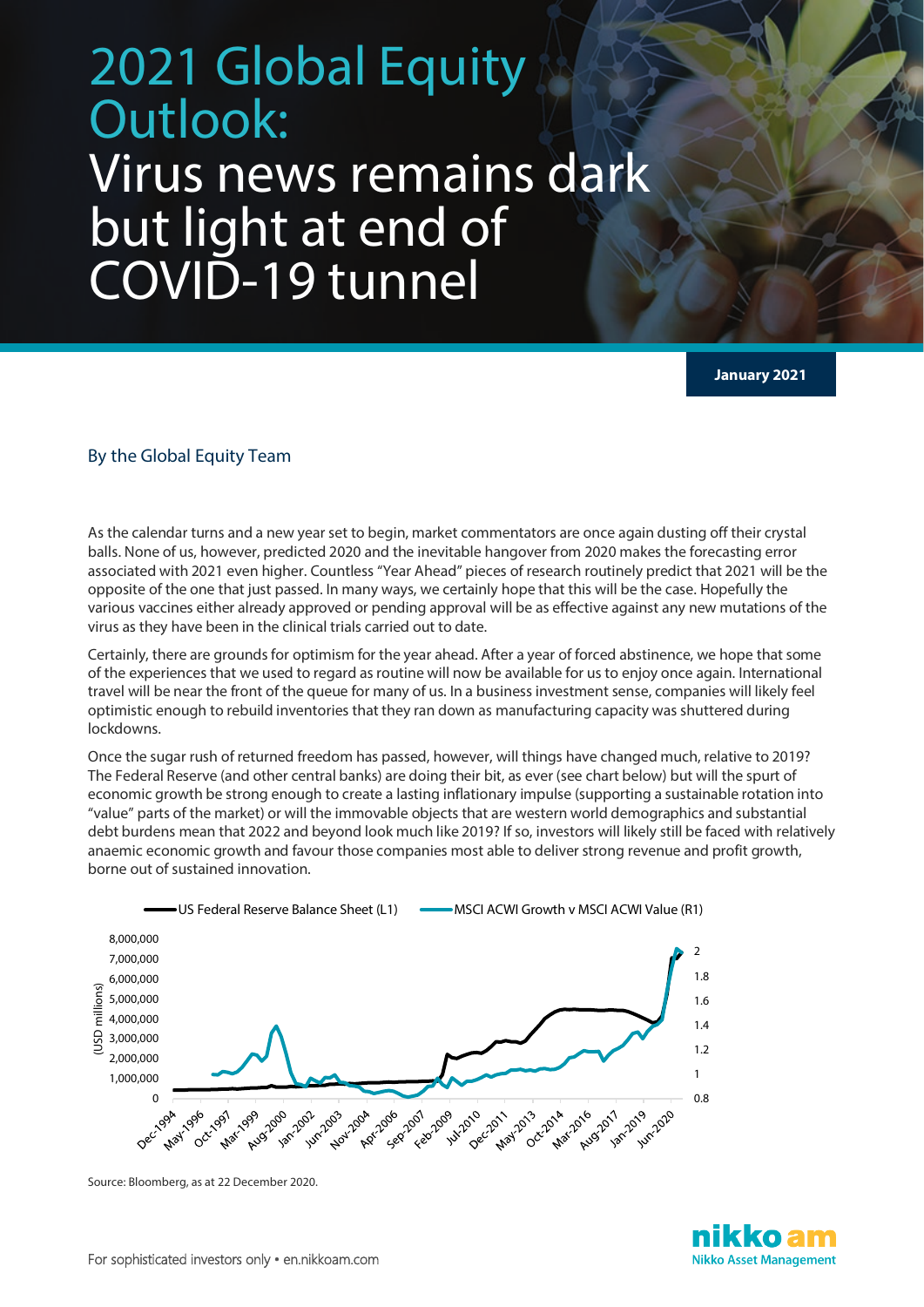We continue to spend the vast majority of our time on company research and there are doubtless other observers better placed to predict which path that the market will go down, but it seems more likely to us that the future will look much like the pre-COVID-19 recent past. For instance, central banks have become increasingly politicised in recent years. At the same time, many national governments are more indebted than ever, having rushed through huge wage support programmes—designed to postpone a severe economic reckoning as a result of the lockdowns that they imposed. Against this backdrop, it looks unlikely that interest rates will be allowed to rise meaningfully, and this is a very real headwind for banking stocks in particular.

Our portfolio continues to own both cyclical and growth stocks, as we continue to find "Future Quality" characteristics in both camps. Recent months have seen us adding to some of those cyclicals and trimming some of our growth winners, where valuations had become extended. Most observers (including us) believe that the next few months could see a continued narrowing of the premium paid for growth stocks. Where we believe that relative valuations have moved too far, too fast, we will not be afraid to act accordingly. This could easily see us adding back to our growth stocks, but only where we believe that the business in question is continuing to improve and future cash returns on investment are likely higher as a result. In many cases, these improvements will be underpinned by products and services that help society address pressing long-term issues. Challenges such as delivering affordable healthcare or protecting our climate will demand sustained action whether growth is better than value or vice versa.

In conclusion, it is an enormous relief to all of us that the world's scientists may be about to deliver us respite from the loss and stress caused by this pandemic. For millions of people 2020 was clearly an extremely difficult year and we hope that 2021 brings better times for them. From an investment perspective, this transition from hopeless to hopeful is driving a period of reassessment. At times like this, it is easy to lose your bearings and spend all your time attempting to foresee the macroeconomic future—letting that view dictate the new investment ideas that you bring forward. This is a bit like using a telescope the wrong way round in our view. Instead, we continue to spend all our time focusing on the stock specific Future Quality attributes of the companies that we invest in for our clients.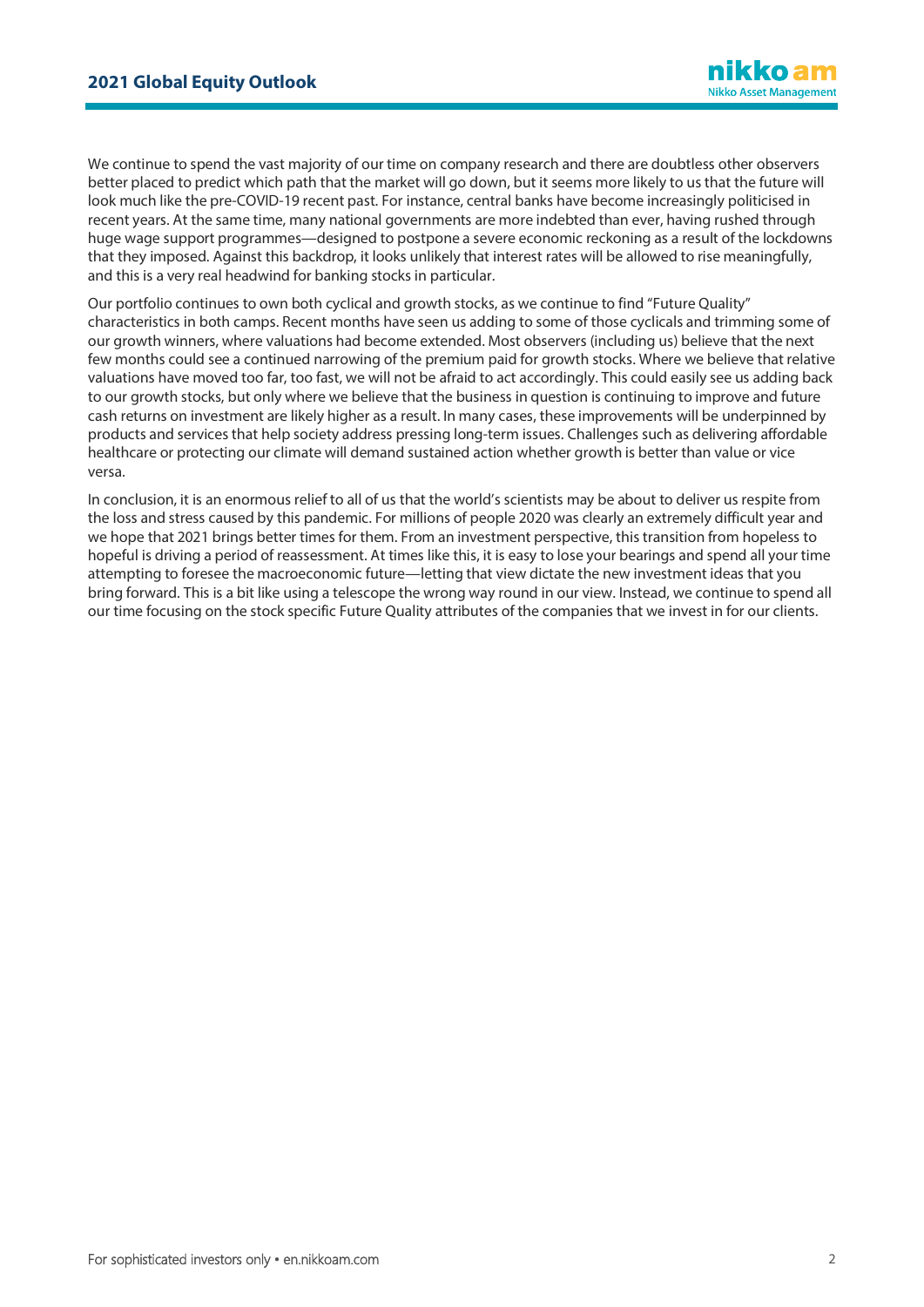Important information: This document is prepared by Nikko Asset Management Co., Ltd. and/or its affiliates (Nikko AM) and is for distribution only under such circumstances as may be permitted by applicable laws. This document does not constitute personal investment advice or a personal recommendation and it does not consider in any way the objectives, financial situation or needs of any recipients. All recipients are recommended to consult with their independent tax, financial and legal advisers prior to any investment.

This document is for information purposes only and is not intended to be an offer, or a solicitation of an offer, to buy or sell any investments or participate in any trading strategy. Moreover, the information in this document will not affect Nikko AM's investment strategy in any way. The information and opinions in this document have been derived from or reached from sources believed in good faith to be reliable but have not been independently verified. Nikko AM makes no guarantee, representation or warranty, express or implied, and accepts no responsibility or liability for the accuracy or completeness of this document. No reliance should be placed on any assumptions, forecasts, projections, estimates or prospects contained within this document. This document should not be regarded by recipients as a substitute for the exercise of their own judgment. Opinions stated in this document may change without notice.

In any investment, past performance is neither an indication nor guarantee of future performance and a loss of capital may occur. Estimates of future performance are based on assumptions that may not be realised. Investors should be able to withstand the loss of any principal investment. The mention of individual securities, sectors, regions or countries within this document does not imply a recommendation to buy or sell.

Nikko AM accepts no liability whatsoever for any loss or damage of any kind arising out of the use of all or any part of this document, provided that nothing herein excludes or restricts any liability of Nikko AM under applicable regulatory rules or requirements.

All information contained in this document is solely for the attention and use of the intended recipients. Any use beyond that intended by Nikko AM is strictly prohibited.

Japan: The information contained in this document pertaining specifically to the investment products is not directed at persons in Japan nor is it intended for distribution to persons in Japan. Registration Number: Director of the Kanto Local Finance Bureau (Financial Instruments firms) No. 368 Member Associations: The Investment Trusts Association, Japan/Japan Investment Advisers Association.

United Kingdom and rest of Europe: This document is communicated by Nikko Asset Management Europe Ltd, which is authorised and regulated in the United Kingdom by the Financial Conduct Authority (the FCA) (FRN 122084). This document constitutes a financial promotion for the purposes of the Financial Services and Markets Act 2000 (as amended) (FSMA) and the rules of the FCA in the United Kingdom, and is directed at professional clients as defined in the FCA Handbook of Rules and Guidance.

United States: This document may not be duplicated, quoted, discussed or otherwise shared without prior consent. Any offering or distribution of a Fund in the United States may only be conducted via a licensed and registered broker-dealer or a duly qualified entity. Nikko Asset Management Americas, Inc. is a United States Registered Investment Adviser.

Singapore: This document is for information to institutional investors as defined in the Securities and Futures Act (Chapter 289), and intermediaries only. Nikko Asset Management Asia Limited (Co. Reg. No. 198202562H) is regulated by the Monetary Authority of Singapore.

Hong Kong: This document is for information to professional investors as defined in the Securities and Futures Ordinance, and intermediaries only. The contents of this document have not been reviewed by the Securities and Futures Commission or any regulatory authority in Hong Kong. Nikko Asset Management Hong Kong Limited is a licensed corporation in Hong Kong.

Australia: This document is issued in Australia by Nikko AM Limited (ABN 99 003 376 252, AFSL 237563). It is for the use of wholesale clients, researchers, licensed financial advisers and their authorised representatives only.

New Zealand: This document is issued in New Zealand by Nikko Asset Management New Zealand Limited (Company No. 606057, FSP22562). It is for the use of wholesale clients, researchers, licensed financial advisers and their authorised representatives only.

Kingdom of Bahrain: The document has not been approved by the Central Bank of Bahrain which takes no responsibility for its contents. No offer to the public to purchase the Strategy will be made in the Kingdom of Bahrain and this document is intended to be read by the addressee only and must not be passed to, issued to, or shown to the public generally.

Kuwait: This document is not for general circulation to the public in Kuwait. The Strategy has not been licensed for offering in Kuwait by the Kuwaiti Capital Markets Authority or any other relevant Kuwaiti government agency. The offering of the Strategy in Kuwait on the basis a private placement or public offering is, therefore, restricted in accordance with Decree Law No. 7 of 2010 and the bylaws thereto (as amended). No private or public offering of the Strategy is being made in Kuwait, and no agreement relating to the sale of the Strategy will be concluded in Kuwait. No marketing or solicitation or inducement activities are being used to offer or market the Strategy in Kuwait.

Kingdom of Saudi Arabia: This document is communicated by Nikko Asset Management Europe Ltd (Nikko AME), which is authorised and regulated by the Financial Services and Markets Act 2000 (as amended) (FSMA) and the rules of the Financial Conduct Authority (the FCA) in the United Kingdom (the FCA Rules). This document should not be reproduced, redistributed, or sent directly or indirectly to any other party or published in full or in part for any purpose whatsoever without a prior written permission from Nikko AME.

This document does not constitute investment advice or a personal recommendation and does not consider in any way the suitability or appropriateness of the subject matter for the individual circumstances of any recipient. In providing a person with this document, Nikko AME is not treating that person as a client for the purposes of the FCA Rules other than those relating to financial promotion and that person will not therefore benefit from any protections that would be available to such clients.

Nikko AME and its associates and/or its or their officers, directors or employees may have or have had positions or material interests, may at any time make purchases and/or sales as principal or agent, may provide or have provided corporate finance services to issuers or may provide or